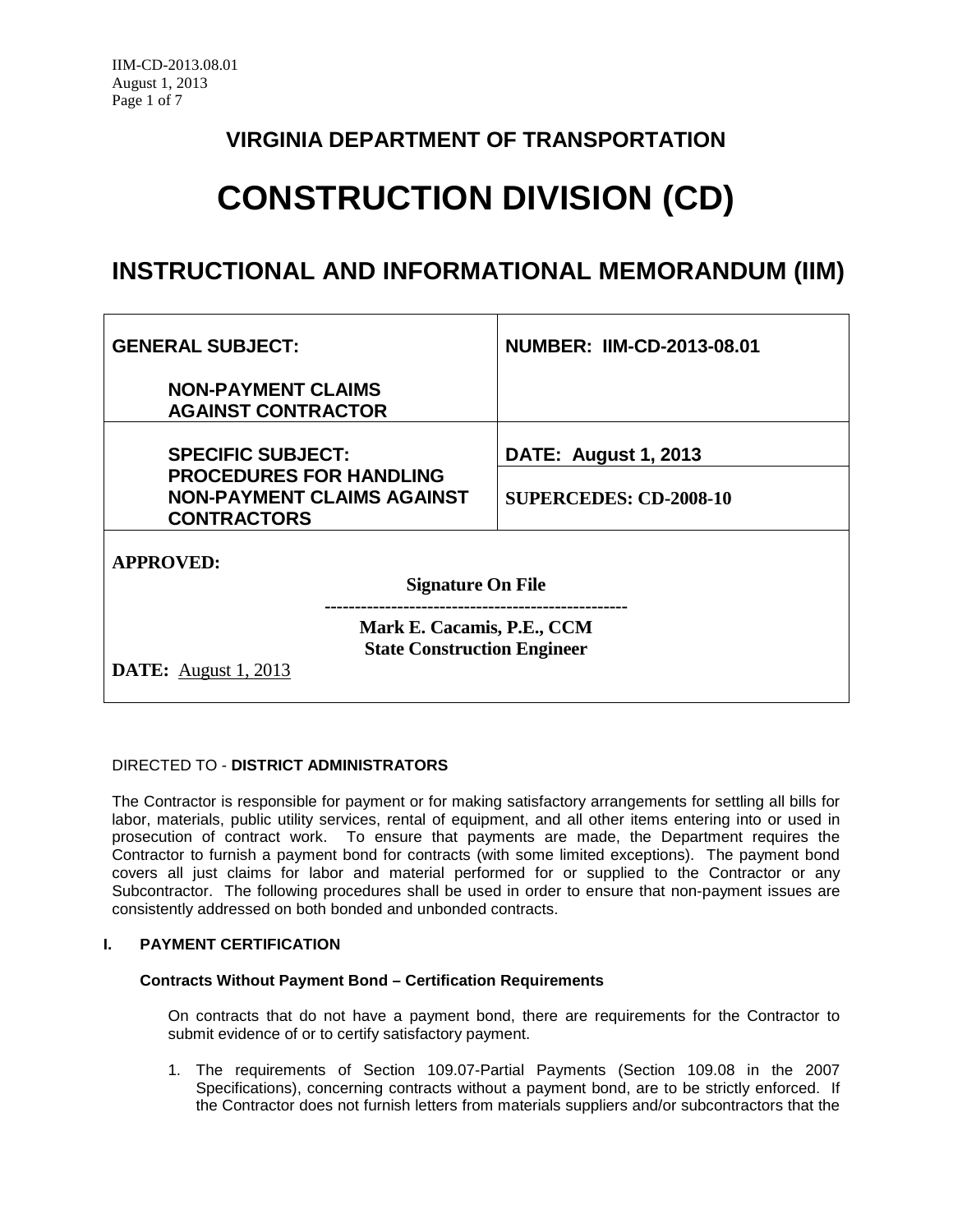Contractor has paid or made satisfactory arrangements for settling all bills for work that was paid on the previous monthly estimate, the dollar value of the pay items is to be withheld from payment on the current monthly estimate. Since it is a contractual requirement, the pay items will not be considered as acceptable for payment on subsequent vouchers until the letter(s) are provided.

2. At the time of final payment, in accordance with Section 109.09-Final Payment, (Section 109.10 in the 2007 Specifications), if the Contractor does not certify that he has paid or made satisfactory arrangements for setting all bills, the final estimate is still to be processed. A letter recommending the suspension of the Contractor from the prequalified bidder's list should accompany the final estimate submission. Payment should not be made for any pay items which the Contractor lacks a letter from a supplier or subcontractor certifying payment to them, otherwise, all other appropriate pay items should be paid in full for the accepted quantities.

#### **Contracts with Payment Bond**

On contracts that have a payment bond, the Contractor is not required to provide letters from suppliers and/or subcontractors concerning monthly payments. The Contractor is also not required to provide an overall payment certification as a prerequisite to final payment.

#### **II. NON-PAYMENT CLAIMS**

Claims alleging non-payment by the Contractor and/or subcontractor(s) are often directed to the Department by the claimant. The following procedures for handling notifications alleging nonpayment are to be used for all non-payment claims (including those against subcontractors):

#### **Contracts Without Payment Bond**

- 1. All notifications are to be furnished to the appropriate Responsible Charge Engineer.
- 2. The Responsible Charge Engineer acknowledges receipt of the notification and advises the Claimant that the claim is being forwarded to the Prime Contractor for resolution. The Claimant is also advised that in the event the claim is not resolved, the Department will withhold sufficient funds from payment of the final estimate to cover the claim unless the Contractor has provided documentation to support non-payment (See Attachment No. 1)
- 3. The Responsible Charge Engineer transmits copy of the Claimant's notification and copy of the acknowledgement letter to the Prime Contractor and informs the firm of its responsibility to resolve the claim. The Contractor is further advised that in the event the claim is not resolved, the Department will withhold sufficient funds from payment of the final estimate to cover the claim and may take other actions as provided for in the Specifications unless the firm can provide documentation to support non-payment (See Attachment No. 2)
- 4. If the claim remains outstanding at the time of payment of the final estimate, sufficient funds to cover the claim are to be withheld from monies due the Contractor.
- 5. Withheld funds are retained until evidence is received that the claim has been resolved, adjudicated, or until expiration of the period of Statutory Limitation, whichever is the earlier.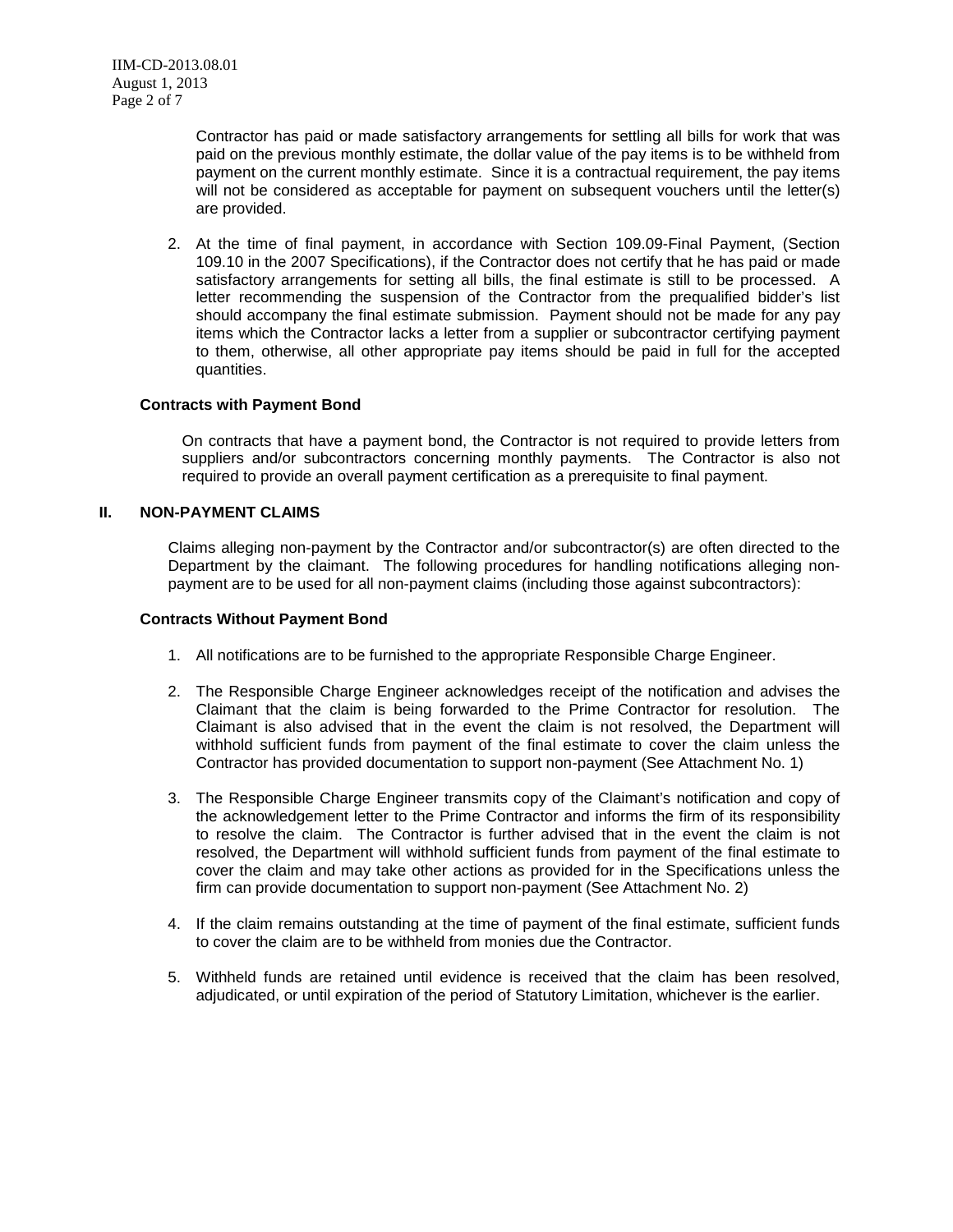#### **Contracts With Payment Bond**

- 1. All notifications are to be furnished to the appropriate Responsible Charge Engineer.
- 2. The Responsible Charge Engineer acknowledges receipt of the notification and advises the Claimant that the claim is being forwarded to the Prime Contractor for resolution. The Claimant is also advised that a payment bond has been furnished for the project and of the name and address of the Surety Company. (See Attachment No. 3)
- 3. The Responsible Charge Engineer transmits a copy of the Claimant's notification and a copy of the acknowledgement letter to the Prime Contractor requesting that appropriate action be taken to resolve the claim. A copy is to be furnished to the Surety Company. (See Attachment No. 4)
- 4. Payment of the final estimate is not to be delayed nor funds withheld as a result of claims against the Contractor for non-payment of bills, unless directed in writing by the State Construction Engineer.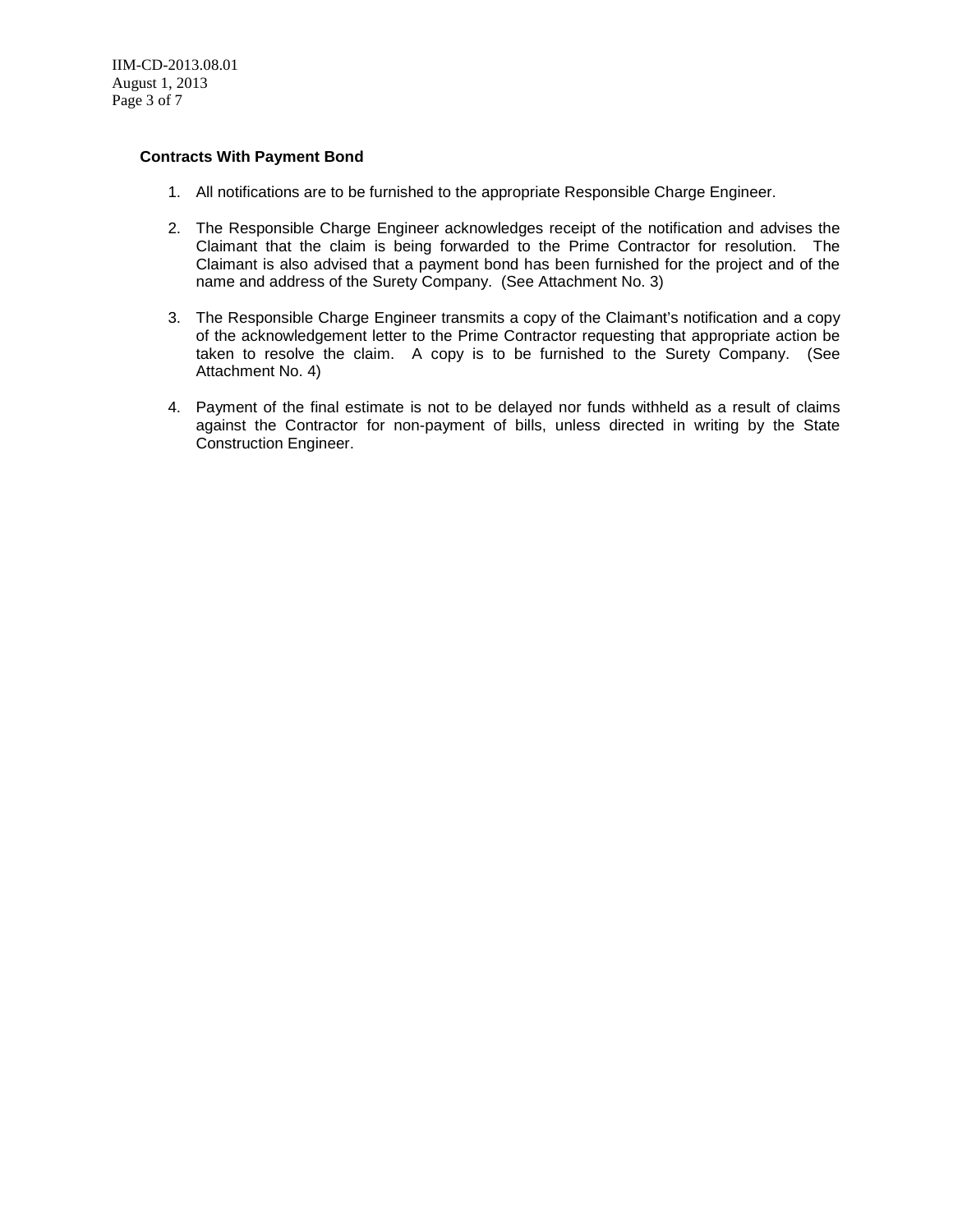#### Example Acknowledgement Letter To Claimant ATTACHMENT NO. 1 **Contract without Payment Bond**

(DATE)

Route \_\_\_\_\_\_\_\_\_\_\_\_\_\_\_\_ County\_\_\_\_\_\_\_\_\_\_\_\_\_\_\_\_\_ Project **and the set of the set of the set of the set of the set of the set of the set of the set of the set of the set of the set of the set of the set of the set of the set of the set of the set of the set of the set of** 

Name and Address of Claimant

Dear **Dear Example 20** 

This is to acknowledge receipt of your letter of (Date) regarding an outstanding account in the amount of \$\_\_\_\_\_\_\_\_\_\_\_\_\_\_\_\_\_\_\_\_\_\_\_\_\_\_\_\_\_ for (Type of Material or Services) furnished for use on the subject project.

A copy of your letter is being furnished to (Name & Address of Prime Contractor), with the request that they take the necessary action to resolve your claim. In the event your account is not resolved, the Department will withhold sufficient funds to cover the claim from payment of the final estimate unless the Contractor has provided documentation to support the reason for non-payment.

By: Responsible Charge Engineer

C: (Need to know personnel)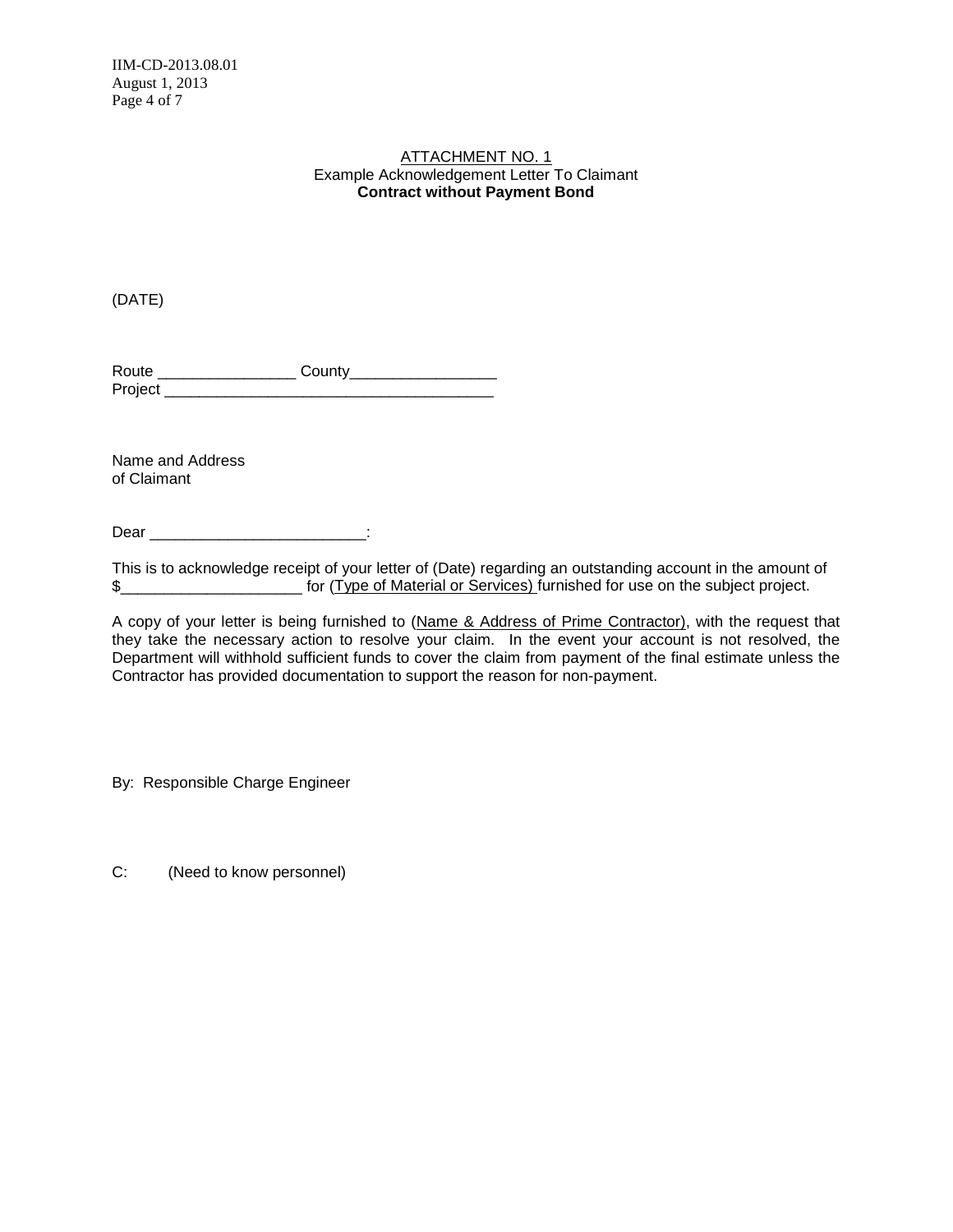IIM-CD-2013.08.01 August 1, 2013 Page 5 of 7

#### Example Letter to Contractor ATTACHMENT NO. 2 **Contract without Payment Bond**

(DATE)

| Route   | County |
|---------|--------|
| Project |        |

Name and Address of Contractor

Gentlemen:

Attached is a copy of a letter from (Name of Claimant) notifying the Department of an outstanding account in the amount of \$\_\_\_\_\_\_\_\_\_\_\_\_\_\_\_\_\_\_\_\_\_ for (Type of Material or Services) provided for use on the subject project.

As you are aware, you are responsible for payment or making satisfactory arrangements for settling all bills for materials, labor, equipment, supplies and all other items used on the work. Your particular attention is directed to Sections 102.08 and 109.07 of the Road and Bridge Specifications. (102.08 and 109.08 if the contract is under the 2007 Specifications)

In the event this claim remains outstanding at the time of payment of the final estimate, sufficient funds to cover the claim will be withheld from monies due your firm and other actions as provided for by the Specifications may be taken unless you have provided documentation to support the reason for nonpayment.

Your immediate action for settling this account is requested and please keep me informed accordingly.

By: Responsible Charge Engineer

C: (Need to know personnel)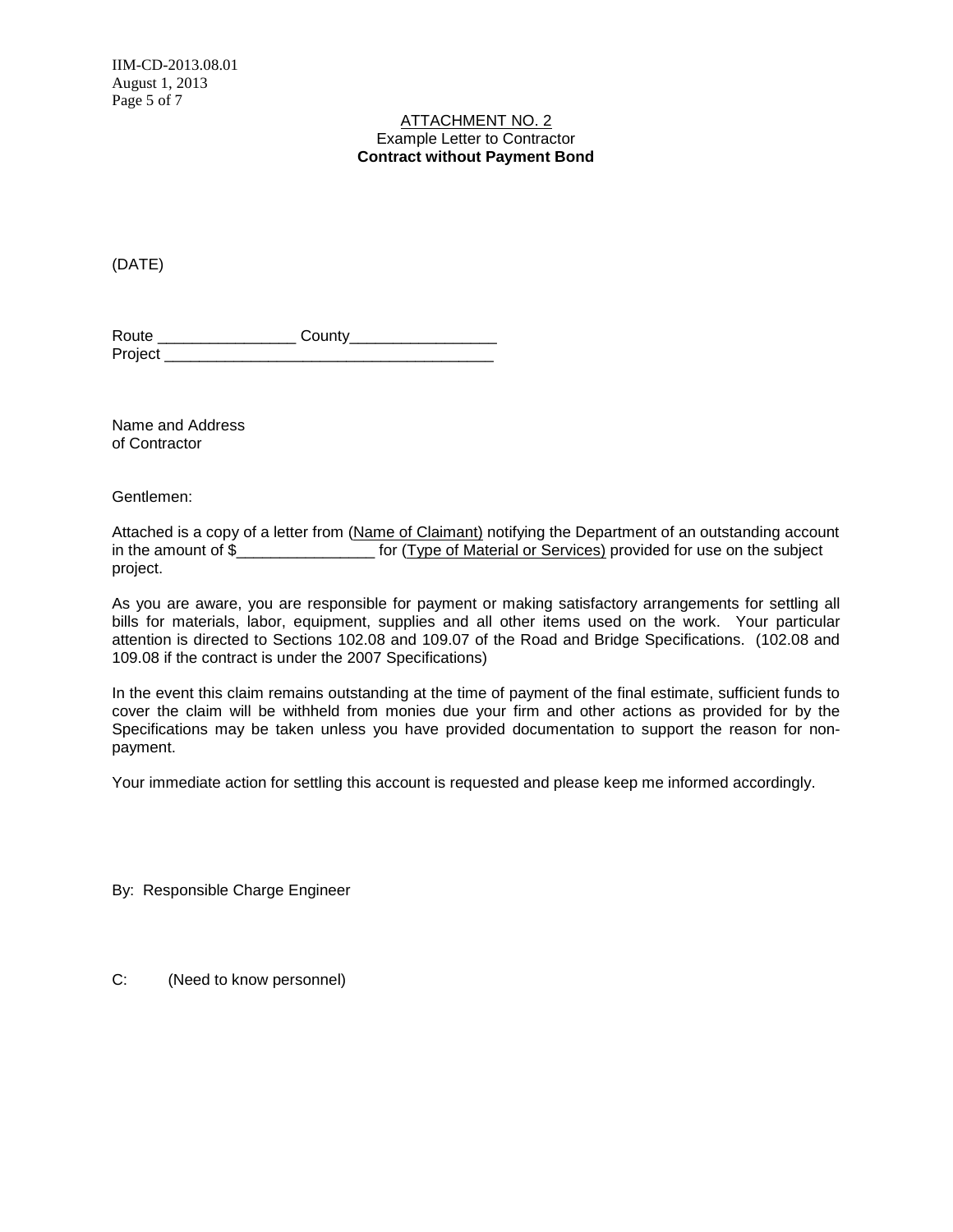#### Example Acknowledgement Letter To Claimant ATTACHMENT NO. 3 **Contract with Payment Bond**

(DATE)

| Route   | County |
|---------|--------|
| Project |        |

Name and Address of Claimant

Dear **Dear Example 20** 

This is to acknowledge receipt of your letter of (Date) regarding an outstanding account in the amount of \$

A copy of your letter is being furnished to (Name & Address of Prime Contractor), with the request that they take the necessary action to resolve your claim. A payment bond has been provided for this project and a copy of your letter has also been sent to the Company which provided the bond, whose name and address is:

#### (Name and Address of Surety)

Even though we have referred your claim to the Contractor, it is still your responsibility to initiate any action against the Contractor or bonding company you may deem necessary.

By: Responsible Charge Engineer

C: (Need to know personnel) Surety